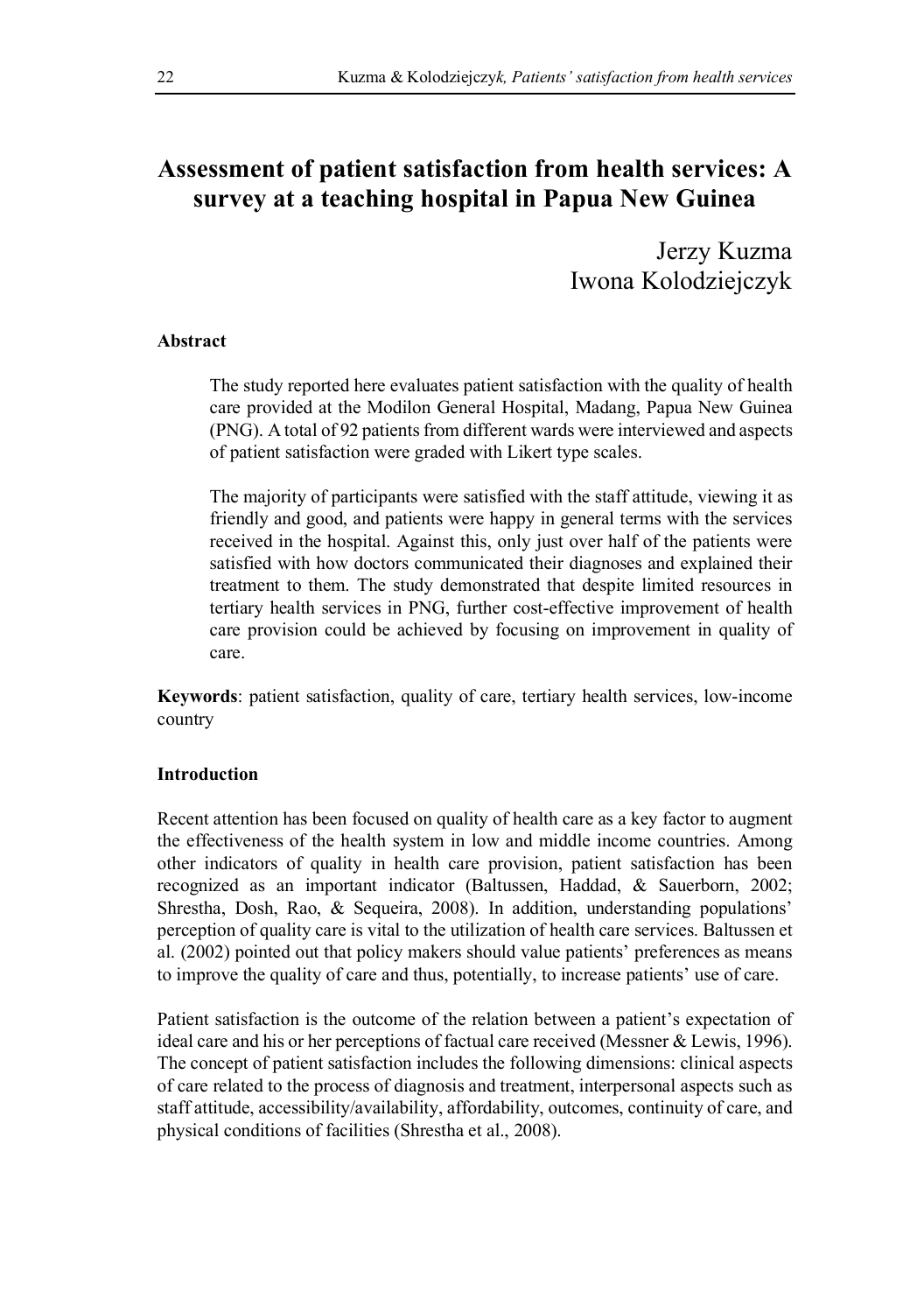Because of the recognition that patient satisfaction is an important component of health care outcomes, it is frequently integrated into evaluations of overall quality of health services. However, the methodology of assessing patient satisfaction from health services remains underdeveloped in low-income countries. With a move toward patient-centred, holistic care in these countries, the need for structured and continuous assessments of patients' perceptions of the quality of care became evident (Harutyunyan, Demirchyan, Thompson, & Petrosyan, 2010).

In Papua New Guinea (PNG), quality assessment methods for health facilities, including the evaluation of patient satisfaction, have been used in the past (e.g. Garner, Thomson, & Donaldson, 1990). In a recent study by one of us (Kuzma et al., 2012), the recipients of rural health (non-hospital) services were found to be more satisfied with attitude of the health workers than with their performance. However, we are not aware of any recent study on assessing patient satisfaction at hospitals in PNG.

The current study was designed to evaluate patient satisfaction with the quality of health care provided at a hospital level. The secondary aim of this paper is to inform policy-makers about the strengths and weaknesses of the quality of health care in tertiary care facilities in PNG, which can help in defining starting points to improve quality of care.

#### **Methods**

### *Study design*

We used a structured questionnaire to collect the data from the patients at different wards of the hospital. Due to the low English comprehension of the participants this was delivered using an interview format in Tok Pisin (the national lingua franca understood by everyone in the hospital catchment). Previous work (Baltussen et al., 2002; Haddad et al., 1998) informed the survey design, with questions on staff attitudes and performance, rating of services, accessibility, treatment, health education, equipment, and trust towards health workers. We also collected basic sociodemographic data from the participating patients. Some questions graded patients' satisfaction level over a five-point Likert type scale: from 1=very poor to 5=excellent. Patient's acceptance level was graded on a three-point Likert type scale: from 1= not accepted to 3=well accepted.

#### *Participants and selection*

l

Between March and August 2013, after obtaining informed consent1 and using convenience sampling, 92 participants were recruited for the study (Table 1). The

<sup>1</sup> Ethical clearance was obtained from the DWU University Research Ethics Committee and Modilon Hospital's Research Review Board. After an explanation of the purpose and nature of the research, those agreeing to participate signed consent forms written in Tok Pisin.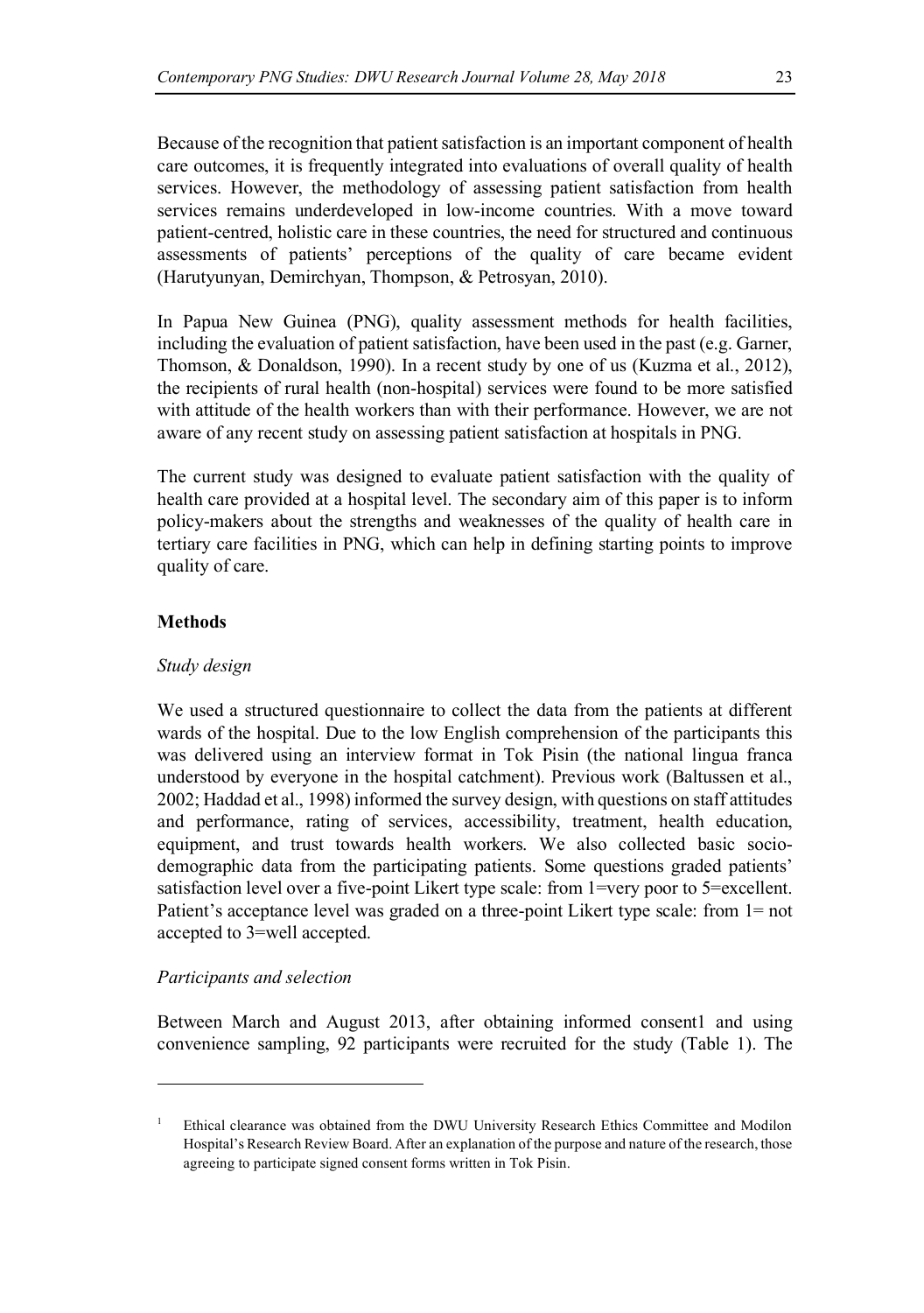inclusion criteria were: age of 18 or more years, being an in-patient or carer of child inpatient (paediatric ward) and consent to participate in the study. As with most rapid appraisal methods, a major source of bias was using convenience sampling so that extrapolations to other populations might not be entirely appropriate.

| Ward                                    | N  |
|-----------------------------------------|----|
| Surgical                                | 17 |
| Paediatric (carers of child inpatients) | 27 |
| Obstetric                               | 30 |
| Orthopaedic                             | 18 |
| <b>Total</b>                            | 92 |

## **Table 1. Participants by ward**

### *Data analysis*

Data were analysed using SYSTAT12 program. Scores were expressed as arithmetical means with standard deviations. To compare results between wards, Kruskall-Wallis test was used for baseline demographic characteristics while analysis of variance for scores. p-values of less than 0.05 were deemed significant. Internal consistency of the instrument was measured by Cronbach's Alfa.

## **Results**

### *Baseline sample characteristics*

The mean age of the 92 participants was  $28 \pm 8.56$  years and the majority were female (61%; n = 56). The average school grade among the participants was  $8.6 \pm 2.59$  while average length of hospital stay was  $4.7 \pm 2.83$  days. For the majority of respondents, the mean travel time from home to the hospital was less than 2 hours. The participants between particular wards did not significantly differ in terms of their demographic characteristics (Kruskal-Wallis test).

## *Attitude for the whole hospital*

Generally the patients felt well accepted by the hospital staff with the mean score  $2.8 \pm 0.39$  out of a maximum 3 points for the best acceptance. The difference between the best score,  $2.94 \pm 0.24$ , in the orthopaedic ward, and the worst score,  $2.47 \pm 0.57$ , in the surgical ward was significant at the  $p<0.01$  level.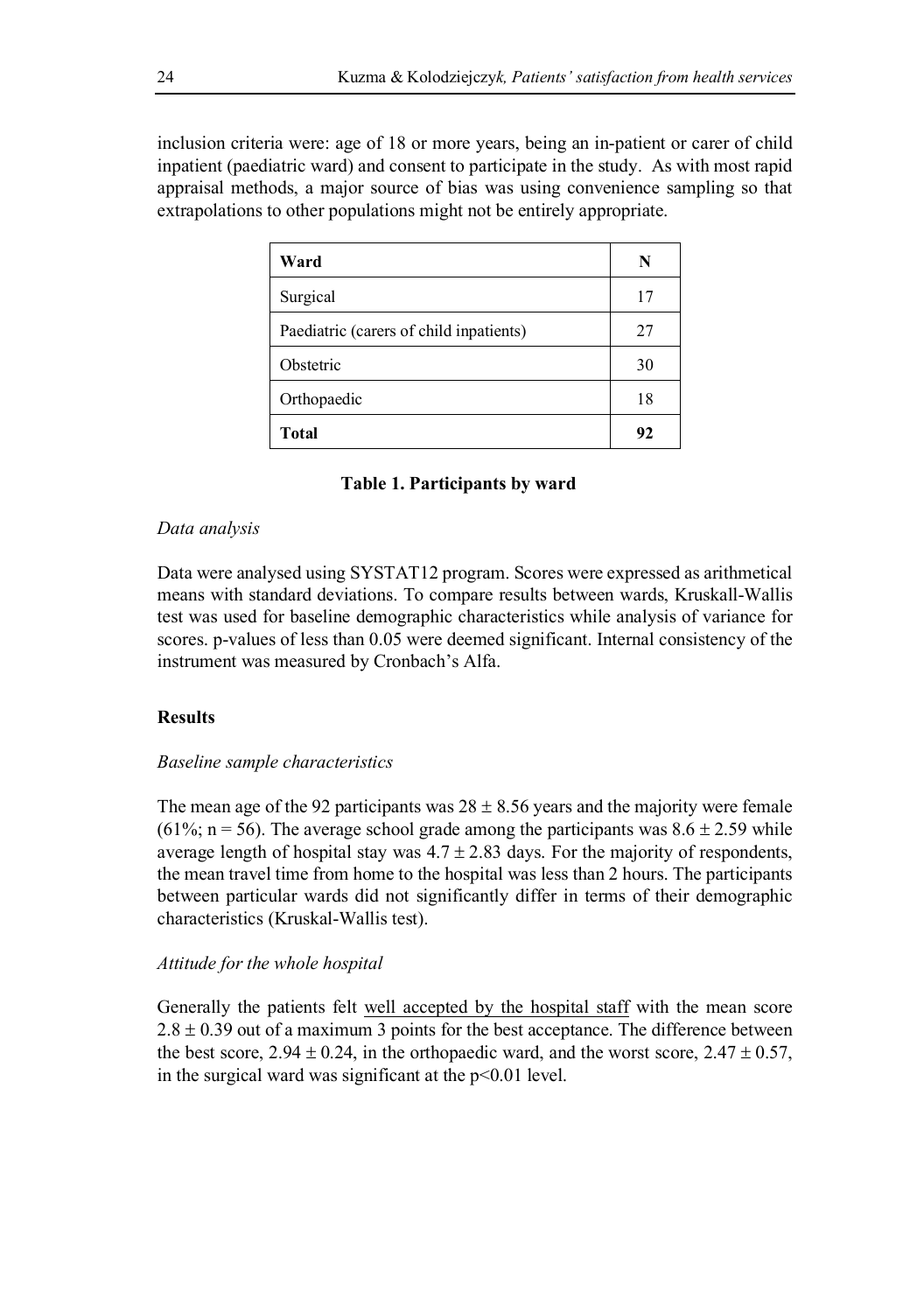

## **Figure 1. Assessment of the attitude of staff by patients at Modilon Hospital, 2013.**

The majority of patients (80%) were satisfied with the staff attitude viewing it as friendly and good, with the average satisfaction score of  $4.24 \pm 0.94$  out of 5 (Fig. 1). There was a difference between the highest score,  $4.5 \pm 0.44$ , in the orthopaedic ward and the lowest,  $3.76 \pm 1.15$ , in the surgical ward, but it was not significant (p= 0.12).



## **Figure 2. Assessment of the performance of staff by patients at Modilon Hospital, 2013.**

One third of the patients (9 out of 27) in the paediatric ward were dissatisfied with staff politeness. In contrast, all patients were satisfied with the staff politeness in the obstetric ward.

In the surgical and orthopaedic wards, all patients expressed trust that they would get better in the hospital. Only five parents in the paediatric ward did not think that their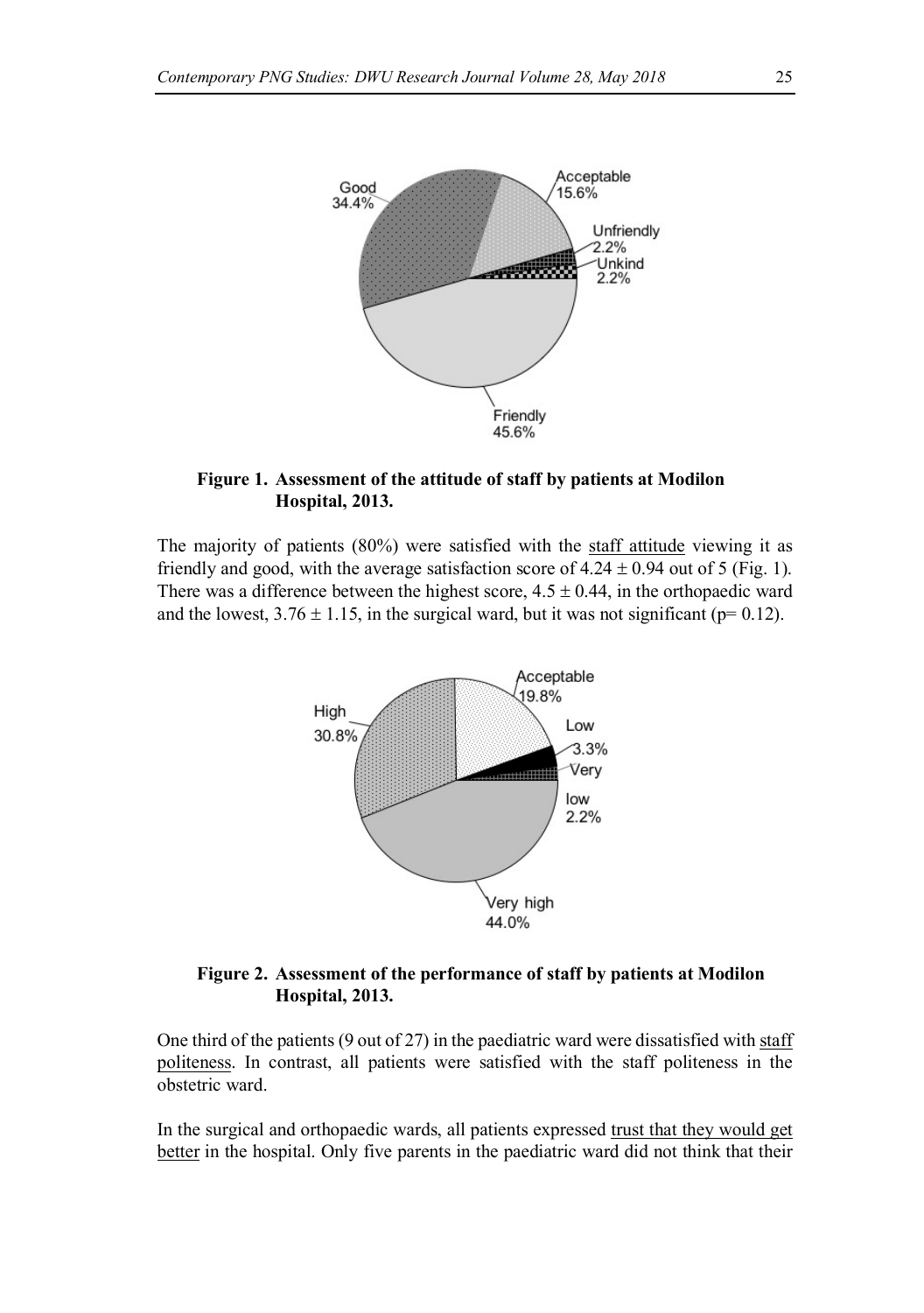child would get better. Ninety percent of all patients (n=82) were happy with the service received at the hospital. While patient satisfaction from the services varies from 81% in the surgical to 100% in the orthopaedic ward, the differences were not significant (p=0.23, see Table 1).

The score for overall patient satisfaction on services received in the hospital was  $4.51 \pm 1.44$  out of 5. However, only slightly more than half of the patients were satisfied with how doctors communicated diagnoses and treatment, and explanation of prevention measures. Multivariate analysis showed no differences between wards regarding general patient satisfaction score on the services received and doctors' explanations about the condition and advise on prevention of a particular sickness.

Staff performance was considered good (see Fig. 2) with average patient satisfaction score 4.11  $\pm$  0.98 out of 5. However, the difference between the best score, 4.57  $\pm$  0.68, in the obstetric ward and the worst score,  $3.76 \pm 1.09$ , in the surgical ward was significant ( $p=0.006$ ).

When asked whether the hospital has appropriate equipment to help the sick, all patients in the orthopaedic ward were satisfied, while about 30% (5 out of 17) of patients in surgical ward were not satisfied, and the differences were significant  $(p=0.008)$ .

| Patients'<br>satisfaction score    | Surgical ward     | Paediatric<br>ward | <b>Obstetric</b><br>ward | Orthopaedic<br>ward |
|------------------------------------|-------------------|--------------------|--------------------------|---------------------|
| Acceptance<br>$(scale 1-3)$        | $2.47 \pm 0.51**$ | $2.87 \pm 0.34$    | $2.89 \pm 0.31$          | $2.94 \pm 0.24**$   |
| Staff attitude<br>$(scale 1-5)$    | $3.76 \pm 1.15$   | $4.27 \pm 0.83$    | $4.33 \pm 0.92$          | $4.50 \pm 0.77$     |
| Staff performance<br>$(scale 1-5)$ | $3.76 \pm 1.09**$ | $4.04 \pm 1.15**$  | $4.57 \pm 0.68$ **       | $3.78 \pm 0.81**$   |
| Service received<br>$(scale 1-5)$  | $4.35 \pm 0.61$   | $4.37 \pm 0.93$    | $4.70 \pm 0.60$          | $4.56 \pm 0.81$     |

Notes: means and standard deviations; \*\* p<0.01 (analysis of variance).

## **Table 2 Comparison of patients' satisfaction scores from different aspects of care in various wards of a teaching hospital, Papua New Guinea, 2013.**

### **Discussion**

We have explored patient satisfaction in a hospital setting, which has not, to our knowledge, been attempted recently in PNG. Research elsewhere shows that assessing patient satisfaction is not only an essential indicator of the quality of health care,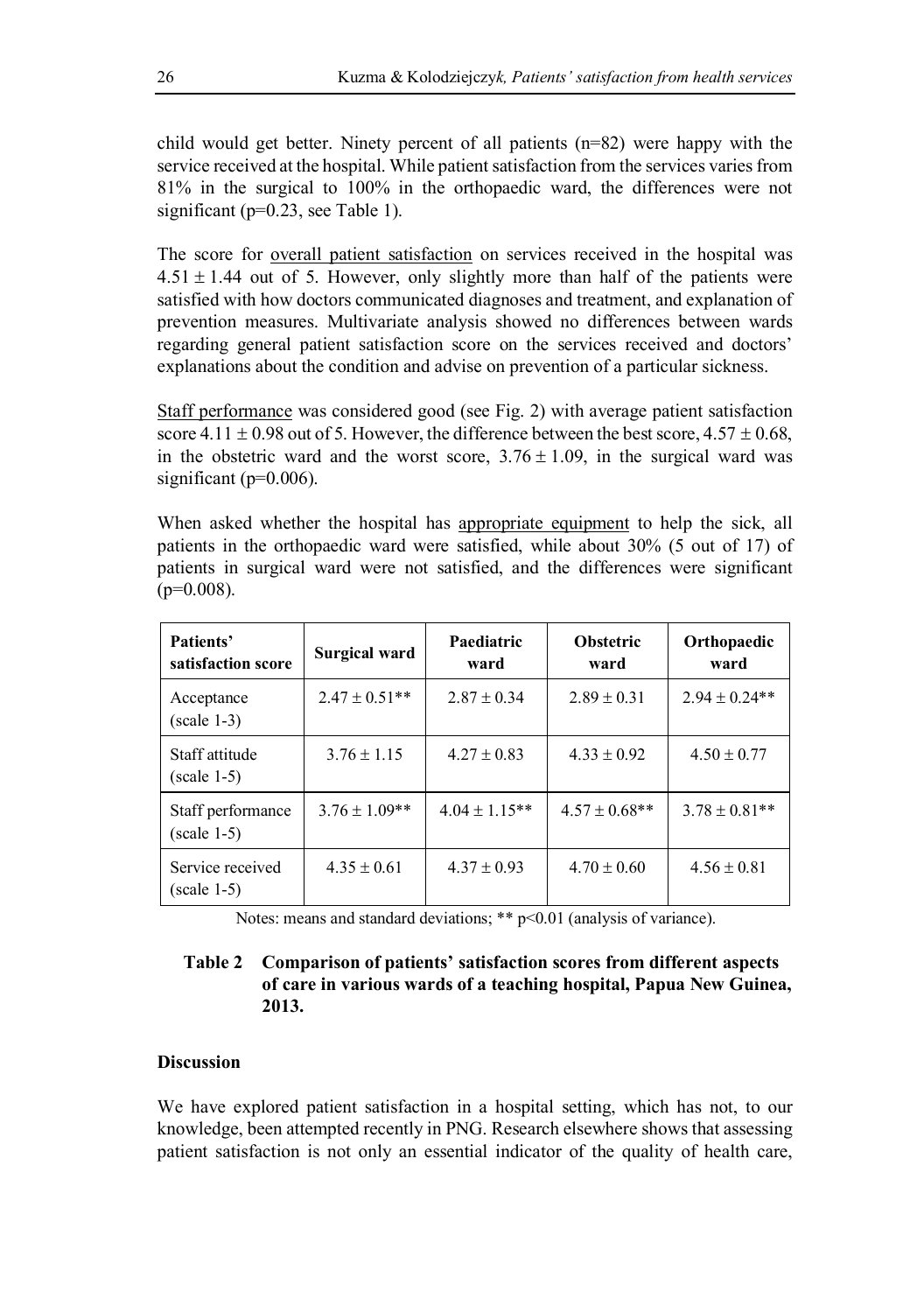(Baltussen et al., 2002; Shrestha et al., 2008; Garner et al., 1990; Ahmad & Din, 2010), but also, by identifying areas of weakness in the system, it helps to evaluate and adjust health policies, enhancing healthcare delivery in the region (Baltussen et al., 2002; Turkson, 2009; Waitzkin, Schillaci, & Willging, 2008). In this context, Ahmad and Din (2010) emphasized that a patient is the best evaluator. As a direct health care recipient, the patient is one who most accurately identifies the health system's weaknesses and thus provides help in improving the overall quality of health care. Additionally, it is worthwhile highlighting that patient satisfaction plays a crucial role in the acceptance of health services (Kovai, et al., 2010).

When contemplating patient satisfaction from health services provided, one has to understand it as a multidimensional concept. It includes three main components such as the structural, technical and interpersonal aspects of care (Sitzia & Wood, 1997). In this study, 90% of the patients were happy with the service received at the hospital with a very high average satisfaction score. Even though in the surgical ward 30% of participants were dissatisfied with the equipment, the service delivery score was still high (4.35). We also found that the attitude of the staff was regarded as excellent / good by most patients (80%) which may be one of the reasons for a high satisfaction from received services. What we found is supported by Messner and Lewis (1996), who argued that the major part of patient satisfaction is associated with simple human values such as respect, good communication skills, trust, and service adjusted to the patient's personality. They found the following points to be crucial in contributing to patients' satisfaction:

- recognition of individual needs,
- reassuring presence;
- provision of information;
- demonstration of professional knowledge and skills;
- assistance with pain;
- amount of time spent; and,
- promotion of autonomy and surveillance (Messner and Lewis, 1996).

Several other studies have indicated that good interpersonal skills, regardless of the resources available to a hospital, strongly influence patient satisfaction scores (Shrestha et al., 2008; Aldana, Piechulek, & al-Sabir, 2001; Smith & Engelbrecht, 2001; Wathek, 2012) and a study from Bangladesh reported that the health staff attitude was far more important than the professional competence of health care providers (Aldana et al., 2001). Against this, studies that have focussed on the technical aspects of services have missed the information about staff attitude and relation with patients (Iliyasu, Abubakar, Lawan, & Gajida 2010; Ofili & Ofovwe, 2005).

Another possible explanation of the observed low correlation between patient satisfaction and resources may be the relatively low educational status of participants. Several authors indicated that the less educated were more likely to be satisfied with the quality of health care provision (Harutyunyan et al., 2010; Quintana, González, & Bilbao, 2006; Selman et al., 2009). Harutyunyan et al (2010) suggested that the less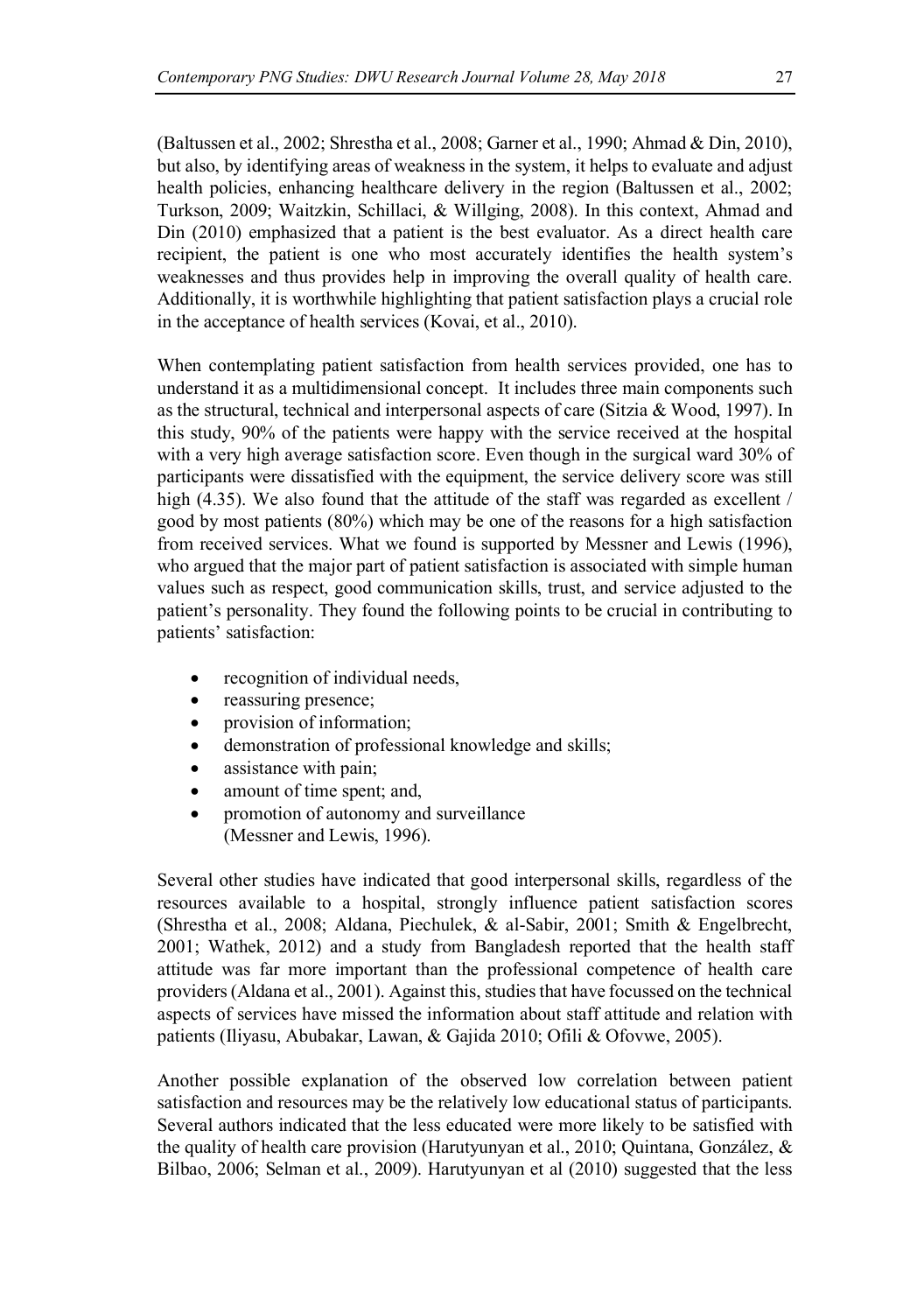educated people were, the less they might be expected to know what ideal care should look like and be unable to make informed comparisons. According to Selman et al. (2009) **'**low expectations and social desirability seem to play a role here; some service users feel that they should seem grateful for the care they receive, even when their needs are not being met' (p. 9).

In our study the patients generally expressed a high level of trust in health workers (93.5%) such that they believe they will get better in the hospital (or deliver safely in the case of normal pregnancies). However, in the paediatric ward the trust was lowest and associated with the lowest level of politeness towards the participants. The generally high level of trust in health care workers in our study could be another factor influencing generally good patients' satisfaction despite poor technical level of services in the hospital. Similarly, Shabbir, Kaufmann & Shehzad (2010) showed that trust in staff was positively correlated with patient satisfaction. In addition, our suggestions find support in another study which pointed out that the staff interpersonal skills and the trust patients had in staff showed stronger influence on patient satisfaction than the actual quality of medical care (Saultz & Albedaiwi, 2004).

In our study only slightly more than half of the patients were satisfied with the explanation of their condition and instruction about prevention measures received from doctors. Nelson, Wood, Brown, Bronkesh, & Gerbarg (1997) pointed out that good communication and education of patients about their illnesses is a key component of patient satisfaction.

The authors acknowledged as the important limitation of the study is relatively low Cronbach's Alfa (0.6) which indicated that the instrument would need further development to improve internal consistency.

## **Conclusions**

Hospitals are poorly funded in Papua New Guinea, but our study shows that aspects of health care can be improved without additional money by focusing on the quality of interactions between staff and patients. Assessment of patient satisfaction in itself, plays a key role as an indicator of the overall quality of care. Our study is a step towards the development of a proper assessment tool for patient satisfaction in hospitals. We recommend that the assessment methodology be developed further through similar studies at other health service facilities.

## **Acknowledgments**

The authors wish to acknowledge Divine Word University and Modilon General Hospital for providing logistic support for the study. We are also thankful to T. Manase, P. Madi and A. Sual for assistance in data collection.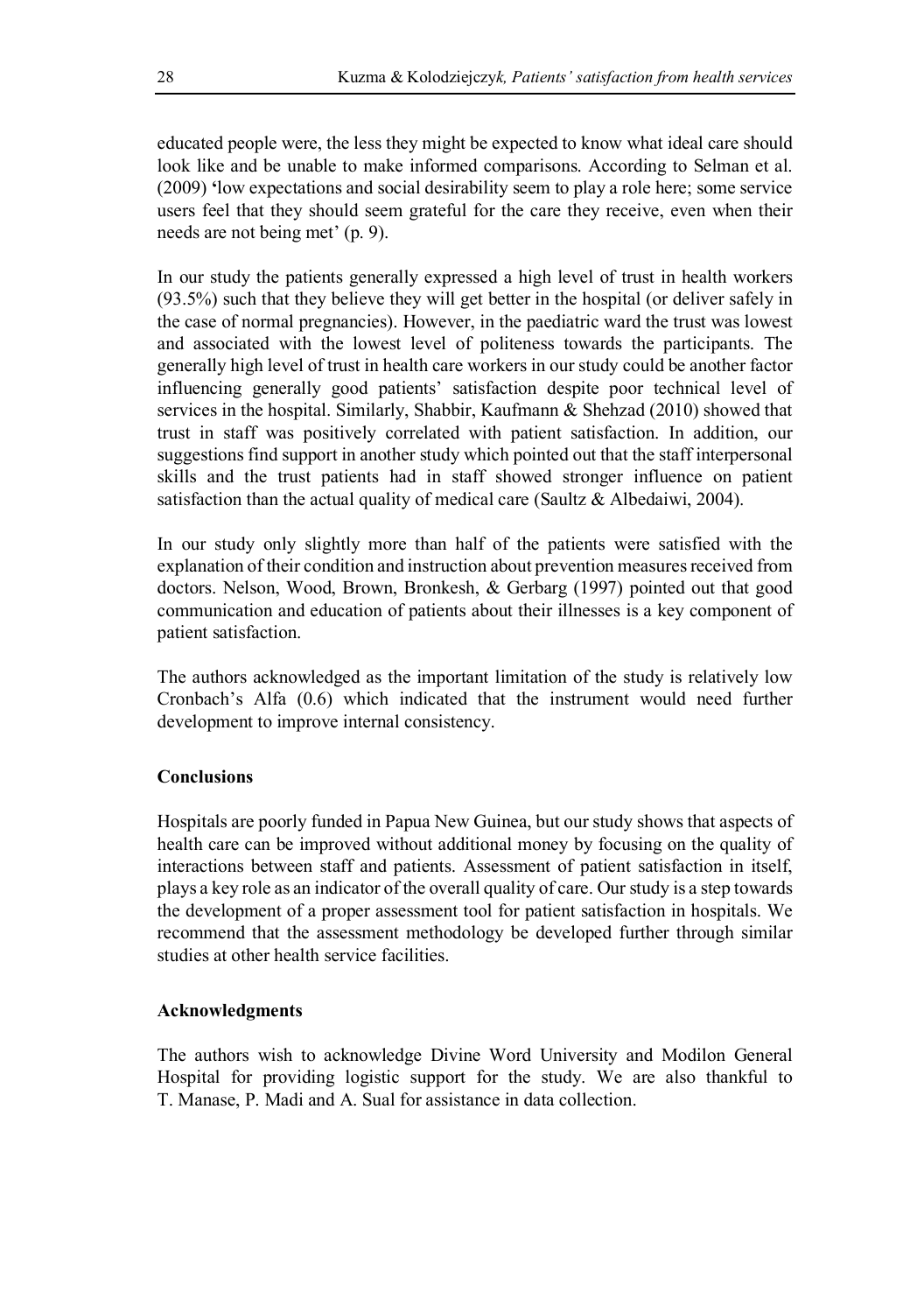#### **References**

- Ahmad, I., & Din, S. (2010). Patients' satisfaction from rural health care services. *Gomal Journal of Medical Science,* 8(1), 95-97.
- Aldana, J.M., Piechulek, H., & al-Sabir, A. (2001). Client satisfaction and quality of health care in rural Bangladesh*. Bulletin of the World Health Organization,* 79(6), 512–517.
- Baltussen, R.M., Ye, Y., Haddad, S., & Sauerborn, R.S. (2002). Perceived quality of care of primary health care services in Burkina Faso. *Health Policy and Planning*, 17(1), 42-48.
- Garner, P., Thomson, J., & Donaldson, D. (1990). Quality assessment of health facilities in rural Papua New Guinea. *Health Policy and Planning,* 5(1), 49- 59. doi: https://doi.org/10.1093/heapol/5.1.49.
- Haddad, S., Fournier, P., & Potvin, L. (1998). Measuring lay people's reception of the quality of primary health services in developing countries. Validation of 20-item scale. *International Journal for Quality in Health Care, 10*, 93-104.
- Harutyunyan, T., Demirchyan, A., Thompson, M.E., & Petrosyan, V. (2010). Patient satisfaction with primary care in Armenia: Good rating of bad services? *Health Services Management Research, 23*(1), 12-17.
- Iliyasu, Z., Abubakar, S., Lawan, U.M., & Gajida, A.U. (2010). Patients' satisfaction with services obtained from Aminu Kano teaching Hospital, Kano, Northern Nigeria. *Nigerian Journal of Clinical Practice, 13*(4), 371-378.
- Kovai, V., Rao, G.N., Holden, B., Sannapaneni, K., Bhattacharya, S.K., & Khanna, R. (2010). Comparison of patient satisfaction with services of vision centers in rural areas of Andha Pradesh, India. *Indian Journal of Ophthalmology, 58*(5), 407–413.
- Kuzma, J., Solomon, J., Masono, A., Manari, B., Hopping, J., Yvia, J., Pasum, E., & Tenge, P. (2012). Assessment of patients' satisfaction from rural health services. *Contemporary PNG Studies: DWU Research Journal*, *17*, 37-44.
- Messner, R.L., & Lewis, S.J. (1996). *Increasing patient satisfaction: A guide for nurses.* United States of America: Spring Publishing.
- Nelson, A.M., Wood, S., Brown, S., Bronkesh, S., & Gerbarg, E. (1997). *Improving patient satisfaction now: How to earn patient and payer loyalty.* Gaithersburg MD: Aspen.
- Ofili, A.N., & Ofovwe, C.E. (2005). Patients' assessment of efficiency of services at a teaching hospital in a developing country. *Annals of African Medicine, 4*(4), 150-153.
- Quintana, J.M., González, N., Bilbao, A., et al. (2006). Predictors of patient satisfaction with hospital health care. *BMC Health Services Research, 6*, 102. doi: https://doi.org/10.1186/1472-6963-6-102.
- Saultz, J.W.*,* & Albedaiwi, W. (2004). Interpersonal continuity of care and patient satisfaction: a critical review*. Annals of Family Medicine, 2*, 445*–*51.